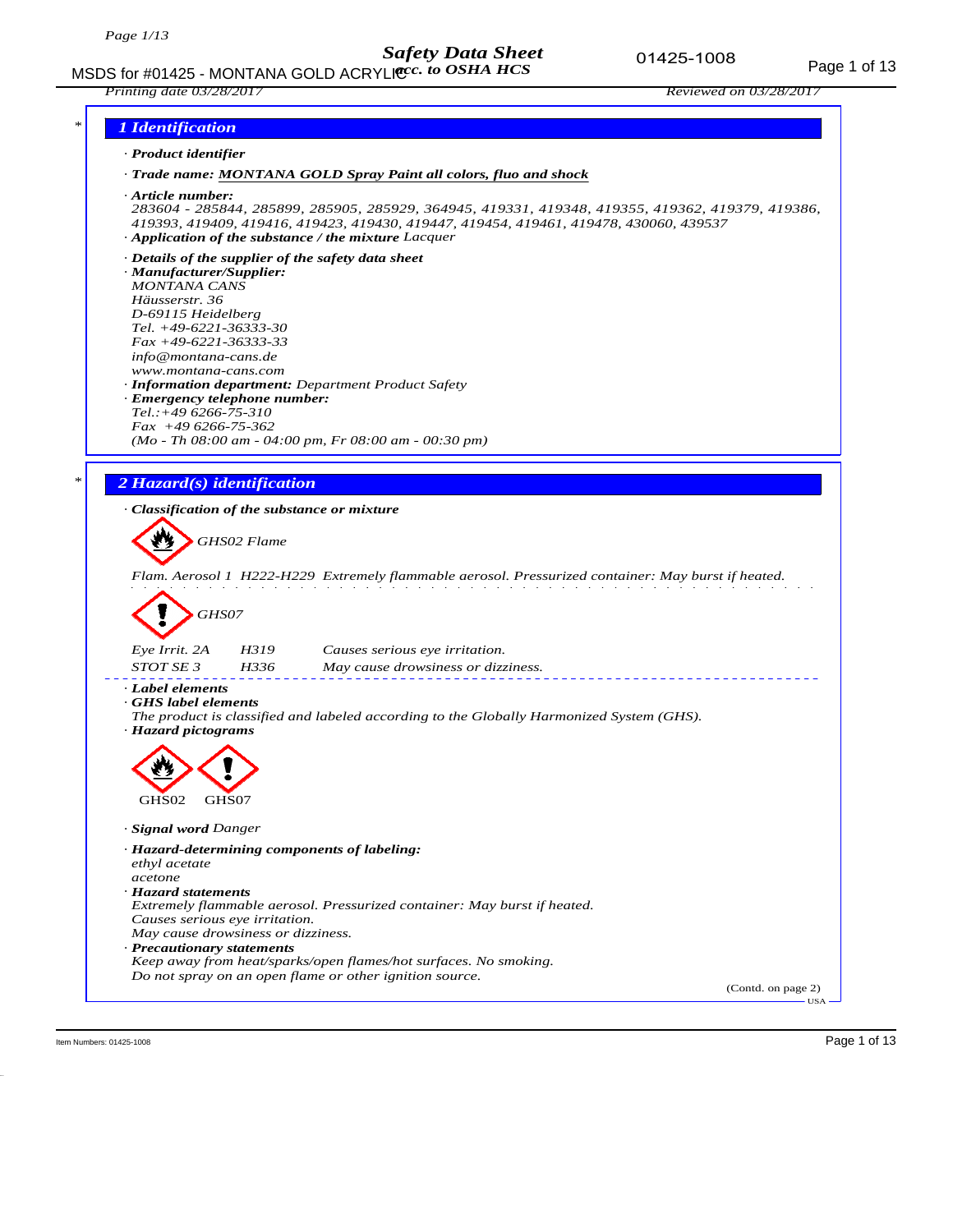MSDS for #01425 - MONTANA GOLD ACRYLIC  $cc.$  to OSHA HCS For the state of 13 *acc. to OSHA HCS*

*Printing date 03/28/2017 Reviewed on 03/28/2017*



## *Trade name: MONTANA GOLD Spray Paint all colors, fluo and shock*

|                                                                                                                            | Do not pierce or burn, even after use.                                                                                                                                                               | (Contd. of page 1)             |
|----------------------------------------------------------------------------------------------------------------------------|------------------------------------------------------------------------------------------------------------------------------------------------------------------------------------------------------|--------------------------------|
| Do not breathe spray.<br>· Classification system:<br>$\cdot$ NFPA ratings (scale 0 - 4)                                    | Protect from sunlight. Do not expose to temperatures exceeding $50^{\circ}C/122^{\circ}F$ .<br>Dispose of contents / container in accordance with local/regional/national/international regulations. |                                |
| $Health = 1$<br>$Fire = 4$<br>$Reactivity = 3$                                                                             |                                                                                                                                                                                                      |                                |
| $\cdot$ HMIS-ratings (scale 0 - 4)                                                                                         |                                                                                                                                                                                                      |                                |
| <b>HEALTH</b><br>$Health = 1$<br>$Fire = 4$<br><b>FIRE</b><br>$\vert 4 \vert$<br><b>REACTIVITY</b> 3                       | $Reactivity = 3$                                                                                                                                                                                     |                                |
| · Other hazards<br>· Results of PBT and vPvB assessment<br>· <b>PBT</b> : Not applicable.<br>$\cdot$ vPvB: Not applicable. |                                                                                                                                                                                                      |                                |
|                                                                                                                            |                                                                                                                                                                                                      |                                |
|                                                                                                                            | <b>3 Composition/information on ingredients</b>                                                                                                                                                      |                                |
| · Chemical characterization: Mixtures<br>· Dangerous components:                                                           | · Description: Mixture of the substances listed below with nonhazardous additions.                                                                                                                   |                                |
| $CAS: 115-10-6$                                                                                                            | dimethyl ether                                                                                                                                                                                       | $12.5 - 520\%$                 |
|                                                                                                                            | RTECS: PM 4780000 <b>S</b> Flam. Gas 1, H220<br>Press. Gas, H280                                                                                                                                     |                                |
| CAS: 141-78-6<br><i>RTECS: AH 5425000</i>                                                                                  | ethyl acetate<br>$\bigotimes$ Flam. Liq. 2, H225<br>Eye Irrit. 2A, H319; STOT SE 3, H336                                                                                                             | $12.5 - 20\%$                  |
| $CAS: 67-64-1$<br><i>RTECS: AL 3150000</i>                                                                                 | acetone<br>$\diamondsuit$ Flam. Liq. 2, H225<br>$\langle$ . Eye Irrit. 2A, H319; STOT SE 3, H336                                                                                                     | $5 - 10\%$                     |
| CAS: 74-98-6<br><i>RTECS: TX 2275000</i>                                                                                   | propane<br>$\otimes$ Flam. Gas 1, H220<br>Press. Gas, H280                                                                                                                                           | $5 - 10\%$                     |
|                                                                                                                            | butane                                                                                                                                                                                               | $5 - 10\%$                     |
| CAS: 106-97-8<br><b>RTECS: EJ 4200000</b>                                                                                  | $\bigotimes$ Flam. Gas 1, H220<br>Press. Gas. H280                                                                                                                                                   |                                |
| CAS: 13463-67-7                                                                                                            | titanium dioxide<br>$\otimes$ Carc. 2, H351                                                                                                                                                          |                                |
| CAS: 64742-94-5                                                                                                            | Solvent naphtha (petroleum), heavy arom.                                                                                                                                                             | $2.5 - 5.0\%$<br>$2.5 - 5.0\%$ |
| CAS: 108-65-6                                                                                                              | $\bigotimes$ Asp. Tox. 1, $\overline{H}3\overline{0}4$<br>2-methoxy-1-methylethyl acetate                                                                                                            |                                |
| CAS: 9004-70-0                                                                                                             | $\diamond$ Flam. Liq. 3, H226<br>cellulose nitrate<br>$\bigotimes$ Flam. Sol. 1, H228                                                                                                                | $2.5 - 5.0\%$<br>$2.5 - 5.0\%$ |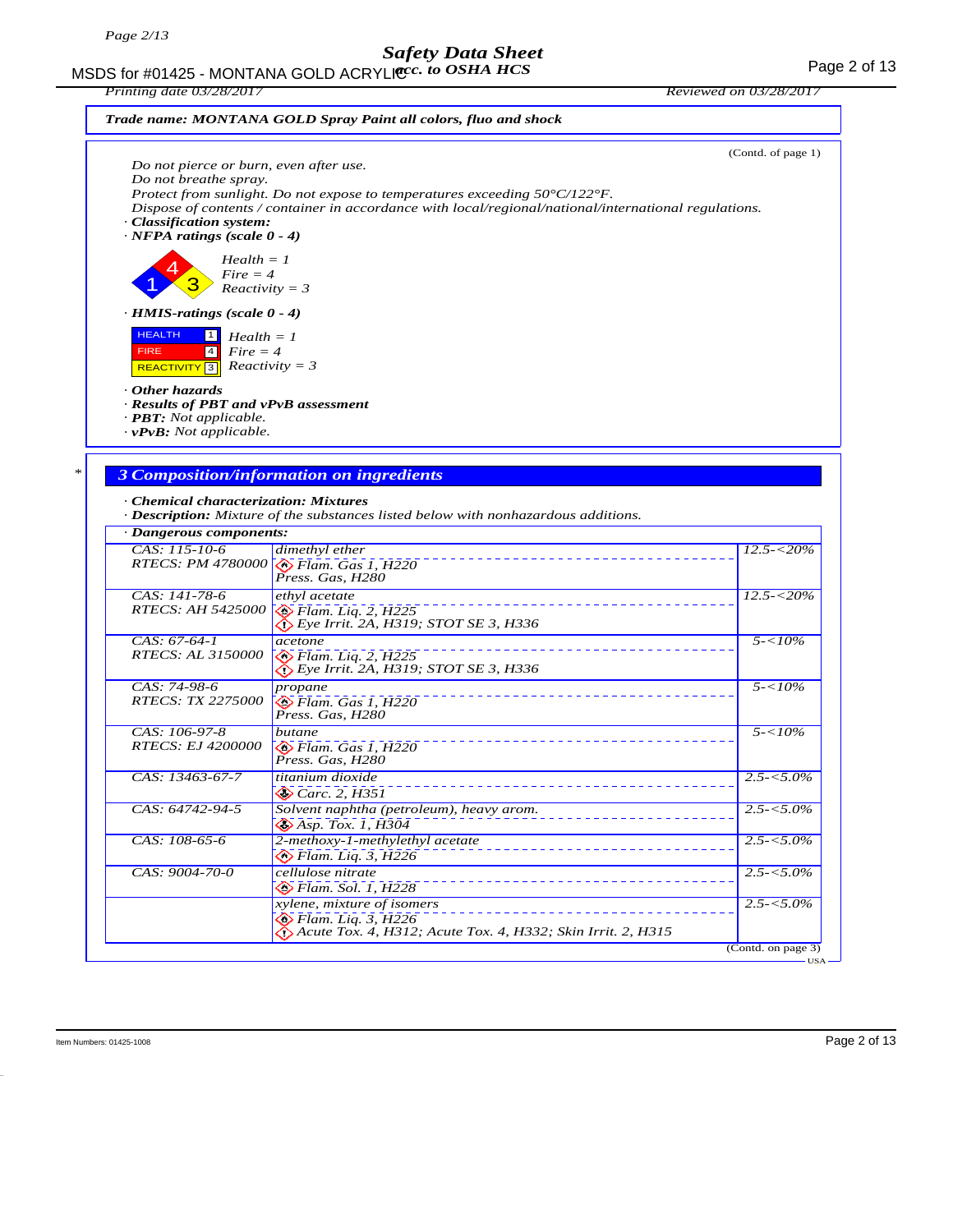# MSDS for #01425 - MONTANA GOLD ACRYLICC. to OSHA HCS **Acceleration of the COSE ACCOLD** ACRYLIC COSHA HCS

*Printing date 03/28/2017 Reviewed on 03/28/2017*

*Trade name: MONTANA GOLD Spray Paint all colors, fluo and shock*

|                          |                                                   | (Contd. of page 2) |
|--------------------------|---------------------------------------------------|--------------------|
| $CAS: 75-28-5$           | isobutane                                         | $< 2.5\%$          |
| <i>RTECS: TZ 4300000</i> | $\sqrt{\frac{1}{2}}$ Flam. Gas 1, H220            |                    |
| $CAS: 67-63-0$           | propan-2-ol                                       | $< 2.5\%$          |
|                          | RTECS: NT 8050000 8 Flam. Liq. 2, H225            |                    |
| $CAS: 100-41-4$          | ethylbenzene                                      | $\langle 0.5\%$    |
|                          | RTECS: DA 0700000 <b>S</b> Flam. Liq. 2, H225     |                    |
|                          | Carc. 2, H351; STOT RE 2, H373; Asp. Tox. 1, H304 |                    |
|                          | $\bigotimes$ Acute Tox. 4, H332                   |                    |

#### *· Additional information:*

*The content of Benzene (EINECS-Nr. 200-753-7) in the ingredients is less than 0,1% (Note P Annex 1A 1272/2008 EU), so the classification as carcinogen need not to apply. For the wording of the listed hazard phrases refer to section 16.*

*\* 4 First-aid measures*

*· Description of first aid measures*

- *· After inhalation: Supply fresh air; consult doctor in case of complaints.*
- *· After skin contact: Generally the product does not irritate the skin.*
- *· After eye contact:*
- *Rinse opened eye for several minutes under running water. If symptoms persist, consult a doctor.*
- *· After swallowing: Drink copious amounts of water and provide fresh air. Immediately call a doctor.*
- *· Information for doctor:*
- *· Most important symptoms and effects, both acute and delayed No further relevant information available. · Indication of any immediate medical attention and special treatment needed*
- *No further relevant information available.*

### *\* 5 Fire-fighting measures*

- *· Extinguishing media*
- *· Suitable extinguishing agents:*

*CO2, extinguishing powder or water spray. Fight larger fires with water spray or alcohol resistant foam. · For safety reasons unsuitable extinguishing agents: Water with full jet*

- *· Special hazards arising from the substance or mixture No further relevant information available.*
- *· Advice for firefighters*

### *\* 6 Accidental release measures*

- *· Personal precautions, protective equipment and emergency procedures Wear protective equipment. Keep unprotected persons away. · Environmental precautions: No special measures required.*
- *· Methods and material for containment and cleaning up: Ensure adequate ventilation.*
- *· Reference to other sections*
- *See Section 7 for information on safe handling.*
- *See Section 8 for information on personal protection equipment.*
- *See Section 13 for disposal information.*

### *Handling and storage*

- *· Handling:*
- *· Precautions for safe handling*
- *Ensure good ventilation/exhaustion at the workplace. Open and handle receptacle with care.*

(Contd. on page 4) USA

Item Numbers: 01425-1008 Page 3 of 13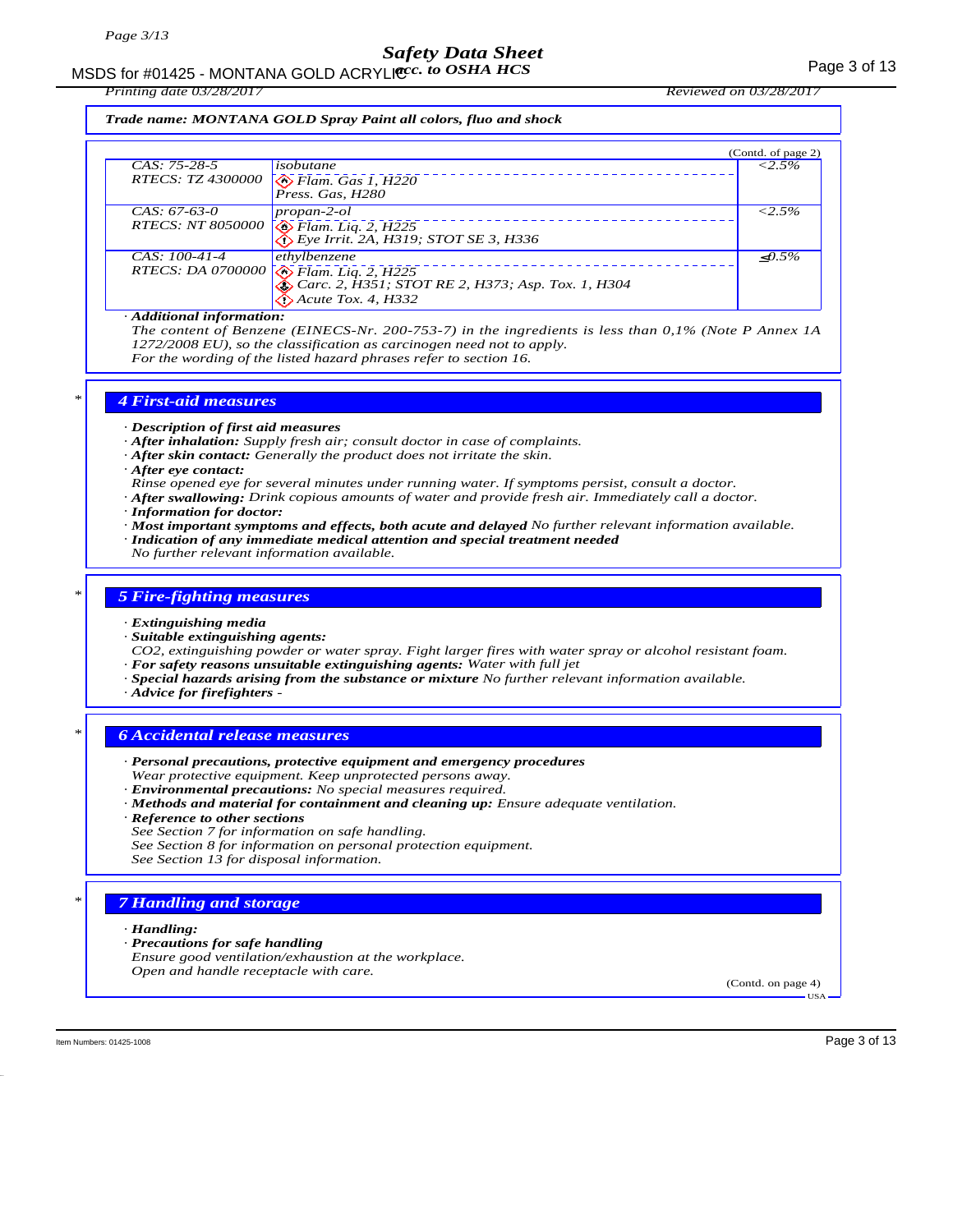MSDS for #01425 - MONTANA GOLD ACRYLICC. to OSHA HCS **Acceleration of the COSE ACCESS** Page 4 of 13

*Printing date 03/28/2017 Reviewed on 03/28/2017 Trade name: MONTANA GOLD Spray Paint all colors, fluo and shock* (Contd. of page 3) *· Information about protection against explosions and fires: Keep ignition sources away - Do not smoke. Protect against electrostatic charges. · Conditions for safe storage, including any incompatibilities · Storage: · Requirements to be met by storerooms and receptacles: Store in a cool location. Observe official regulations on storing packagings with pressurized containers. · Information about storage in one common storage facility: Not required. · Further information about storage conditions: Protect from heat and direct sunlight. · Specific end use(s) No further relevant information available. \* 8 Exposure controls/personal protection · Additional information about design of technical systems: No further data; see item 7. · Control parameters · Components with limit values that require monitoring at the workplace: The following constituents are the only constituents of the product which have a PEL, TLV or other recommended exposure limit. At this time, the other constituents have no known exposure limits. 115-10-6 dimethyl ether WEEL Long-term value: 1000 ppm 141-78-6 ethyl acetate PEL Long-term value: 1400 mg/m³, 400 ppm REL Long-term value: 1400 mg/m³, 400 ppm TLV Long-term value: 1440 mg/m³, 400 ppm 67-64-1 acetone PEL Long-term value: 2400 mg/m³, 1000 ppm REL Long-term value: 590 mg/m³, 250 ppm TLV Short-term value: 1187 mg/m³, 500 ppm Long-term value: 594 mg/m³, 250 ppm BEI 74-98-6 propane PEL Long-term value: 1800 mg/m³, 1000 ppm REL Long-term value: 1800 mg/m³, 1000 ppm TLV refer to Appendix F inTLVs&BEIs book; NIC-EX 106-97-8 butane REL Long-term value: 1900 mg/m³, 800 ppm TLV Short-term value: (2370) mg/m³, (1000) ppm NIC-EX 108-65-6 2-methoxy-1-methylethyl acetate WEEL Long-term value: 50 ppm xylene, mixture of isomers PEL Long-term value: 435 mg/m³, 100 ppm REL Short-term value: 655 mg/m³, 150 ppm Long-term value: 435 mg/m³, 100 ppm TLV Short-term value: 651 mg/m³, 150 ppm Long-term value: 434 mg/m³, 100 ppm BEI* (Contd. on page 5) USA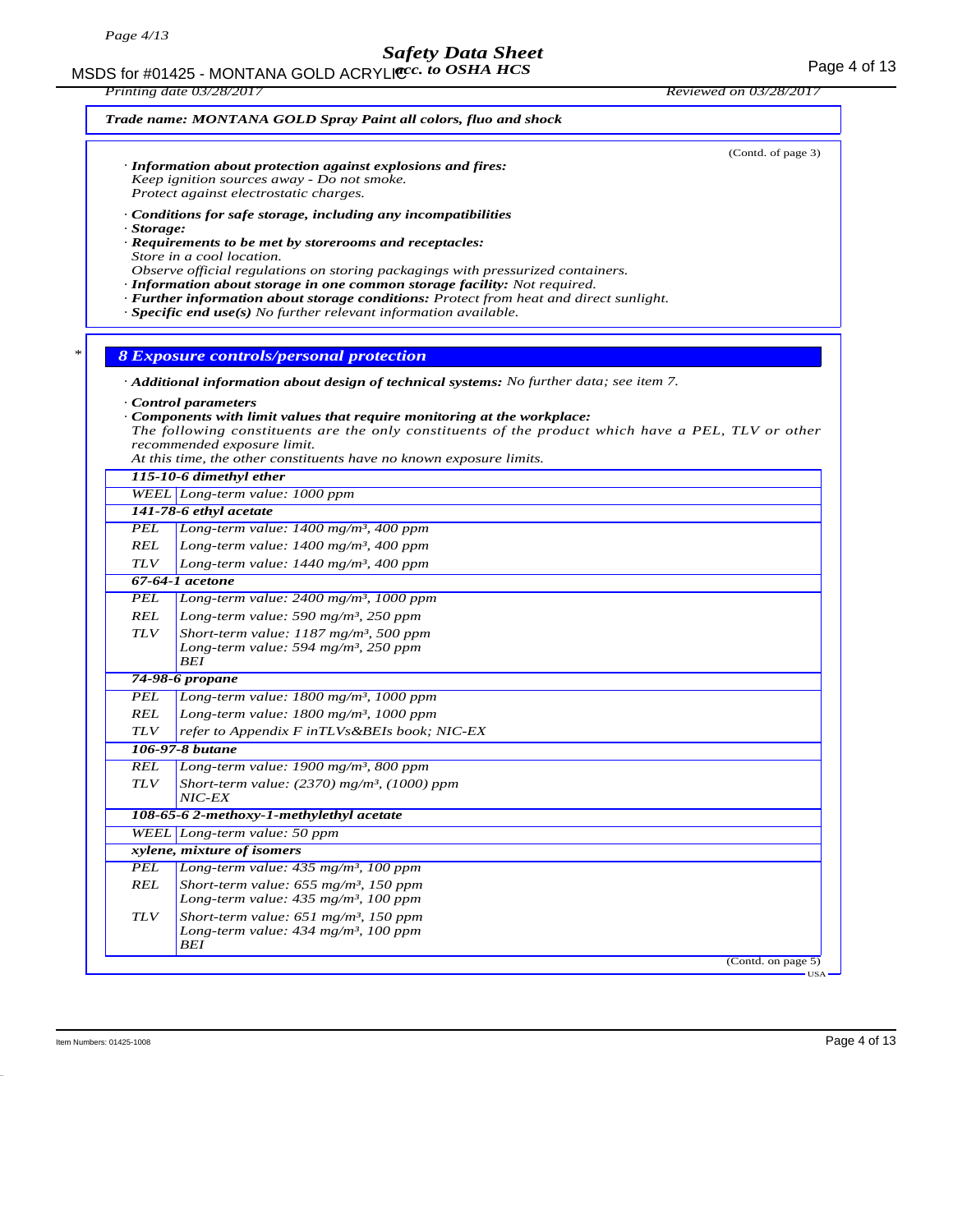MSDS for #01425 - MONTANA GOLD ACRYLIC  $cc.$  to OSHA HCS For the state of the state of the Page 5 of 13 *acc. to OSHA HCS*

*Printing date 03/28/2017 Reviewed on 03/28/2017*

*Trade name: MONTANA GOLD Spray Paint all colors, fluo and shock*

|            | (Contd. of page 4)                                                                            |
|------------|-----------------------------------------------------------------------------------------------|
|            | 75-28-5 isobutane                                                                             |
| <b>TLV</b> | Short-term value: $(2370)$ mg/m <sup>3</sup> , (1000) ppm<br>NIC-EX                           |
|            | 67-63-0 propan-2-ol                                                                           |
| PEL        | Long-term value: 980 mg/m <sup>3</sup> , 400 ppm                                              |
| REL        | Short-term value: $1225$ mg/m <sup>3</sup> , 500 ppm                                          |
|            | Long-term value: 980 mg/m <sup>3</sup> , 400 ppm                                              |
| <b>TLV</b> | Short-term value: 984 mg/m <sup>3</sup> , 400 ppm                                             |
|            | Long-term value: $492$ mg/m <sup>3</sup> , 200 ppm                                            |
|            | BEI                                                                                           |
|            | 100-41-4 ethylbenzene                                                                         |
| PEL        | Long-term value: 435 mg/m <sup>3</sup> , 100 ppm                                              |
| REL        | Short-term value: $545$ mg/m <sup>3</sup> , 125 ppm                                           |
|            | Long-term value: $435 \text{ mg/m}^3$ , 100 ppm                                               |
| <b>TLV</b> | Long-term value: 87 mg/m <sup>3</sup> , 20 ppm                                                |
|            | BEI                                                                                           |
|            | · Ingredients with biological limit values:                                                   |
|            | 67-64-1 acetone                                                                               |
|            | $BEI$ 50 mg/L                                                                                 |
|            | Medium: urine                                                                                 |
|            | Time: end of shift                                                                            |
|            | Parameter: Acetone (nonspecific)                                                              |
|            | xylene, mixture of isomers                                                                    |
|            | BEI 1.5 $g/g$ creatinine                                                                      |
|            | Medium: urine                                                                                 |
|            | Time: end of shift                                                                            |
|            | Parameter: Methylhippuric acids                                                               |
|            | $67-63-0$ propan-2-ol                                                                         |
|            | $BEI$ 40 mg/L                                                                                 |
|            | Medium: urine<br>Time: end of shift at end of workweek                                        |
|            | Parameter: Acetone (background, nonspecific)                                                  |
|            | 100-41-4 ethylbenzene                                                                         |
|            | BEI $0.7 g/g$ creatinine                                                                      |
|            | Medium: urine                                                                                 |
|            | Time: end of shift at end of workweek                                                         |
|            | Parameter: Sum of mandelic acid and phenylglyoxylic acid (nonspecific, semi-quantitative)     |
|            |                                                                                               |
|            |                                                                                               |
|            | Medium: end-exhaled air                                                                       |
|            | Time: not critical                                                                            |
|            | Parameter: Ethyl benzene (semi-quantitative)                                                  |
|            | Additional information: The lists that were valid during the creation were used as basis.     |
|            | · Exposure controls                                                                           |
|            | · Personal protective equipment:                                                              |
|            | · General protective and hygienic measures:<br>Keep away from foodstuffs, beverages and feed. |
|            | Immediately remove all soiled and contaminated clothing.                                      |
|            | Wash hands before breaks and at the end of work.                                              |
|            | Do not inhale gases / fumes / aerosols.                                                       |
|            | Avoid contact with the eyes and skin.                                                         |
|            | · Breathing equipment:                                                                        |
| Filter AX  |                                                                                               |
|            | (Contd. on page 6)                                                                            |
|            | $-$ USA -                                                                                     |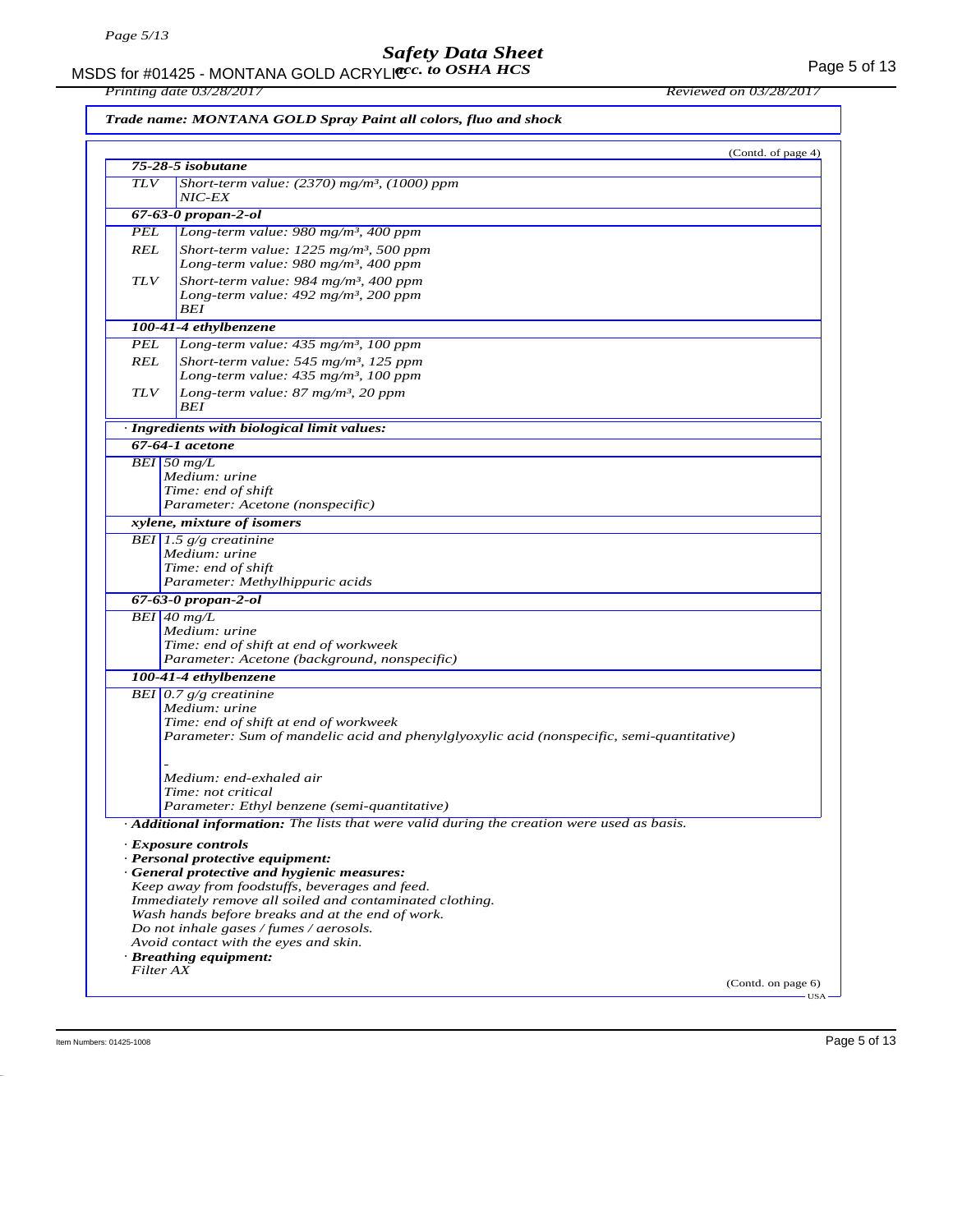#### MSDS for #01425 - MONTANA GOLD ACRYLIC  $cc.$  to OSHA HCS For the state of 13 *acc. to OSHA HCS*

| Printing date 03/28/2017                                                                                                                                          | Reviewed on 03/28/2017 |
|-------------------------------------------------------------------------------------------------------------------------------------------------------------------|------------------------|
| Trade name: MONTANA GOLD Spray Paint all colors, fluo and shock                                                                                                   |                        |
|                                                                                                                                                                   | (Contd. of page 5)     |
| Not necessary if room is well-ventilated.                                                                                                                         |                        |
| Use suitable respiratory protective device in case of insufficient ventilation.                                                                                   |                        |
| · Protection of hands:                                                                                                                                            |                        |
| In case of contact with spray dust protective gloves made of butyl shoud be used (min. $0.4$ mm thick), e.g.<br>KCL Camatril, article no. 898 or similar products |                        |
| Protective gloves                                                                                                                                                 |                        |
| Solvent resistant gloves                                                                                                                                          |                        |
| The glove material has to be impermeable and resistant to the product the substance the preparation.                                                              |                        |
| Selection of the glove material on consideration of the penetration times, rates of diffusion and the                                                             |                        |
| degradation                                                                                                                                                       |                        |
| · <b>Material of gloves</b> Butyl rubber, BR                                                                                                                      |                        |
| · Penetration time of glove material                                                                                                                              |                        |
| Butyl rubber gloves with a thickness of 0.4 mm are resistant to:                                                                                                  |                        |
| Acetone: 480 min                                                                                                                                                  |                        |
| Butyl acetate: 60 min                                                                                                                                             |                        |
| Ethyl acetate: 170 min                                                                                                                                            |                        |
| Xylene: 42 min                                                                                                                                                    |                        |
| The exact break trough time has to be found out by the manufacturer of the protective gloves and has to be                                                        |                        |
| observed.                                                                                                                                                         |                        |
| · Eye protection: Safety glasses                                                                                                                                  |                        |

| · Information on basic physical and chemical properties |                                                          |
|---------------------------------------------------------|----------------------------------------------------------|
| <b>General Information</b>                              |                                                          |
| $\cdot$ Appearance:                                     |                                                          |
| Form:                                                   | Aerosol                                                  |
| Color:                                                  | According to product specification                       |
| $\cdot$ Odor:                                           | Characteristic                                           |
| Odor threshold:                                         | Not determined.                                          |
| $\cdot$ pH-value:                                       | Not determined.                                          |
| Change in condition                                     |                                                          |
| <b>Melting point/Melting range:</b>                     | Undetermined.                                            |
| <b>Boiling point/Boiling range:</b>                     | Not applicable, as aerosol.                              |
| $\cdot$ Flash point:                                    | Not applicable, as aerosol.                              |
| · Flammability (solid, gaseous):                        | Not applicable.                                          |
| · Ignition temperature:                                 | 235 °C (455 °F)                                          |
| $\cdot$ Decomposition temperature:                      | Not determined.                                          |
| $\cdot$ Auto igniting:                                  | Product is not selfigniting.                             |
| · Danger of explosion:                                  | In use, may form flammable/explosive vapour-air mixture. |
| · Explosion limits:                                     |                                                          |
| Lower:                                                  | 2.1 Vol $\%$                                             |
| Upper:                                                  | 18.6 Vol %                                               |
| $\cdot$ Vapor pressure at 20 $\cdot$ C (68 $\cdot$ F):  | 5200 hPa (3900 mm Hg)                                    |
| $\cdot$ Density at 20 $\cdot$ C (68 $\cdot$ F):         | $0.96$ g/cm <sup>3</sup> (8.011 lbs/gal)                 |
| · Relative density                                      | Not determined.                                          |
| · Vapor density                                         | Not determined.                                          |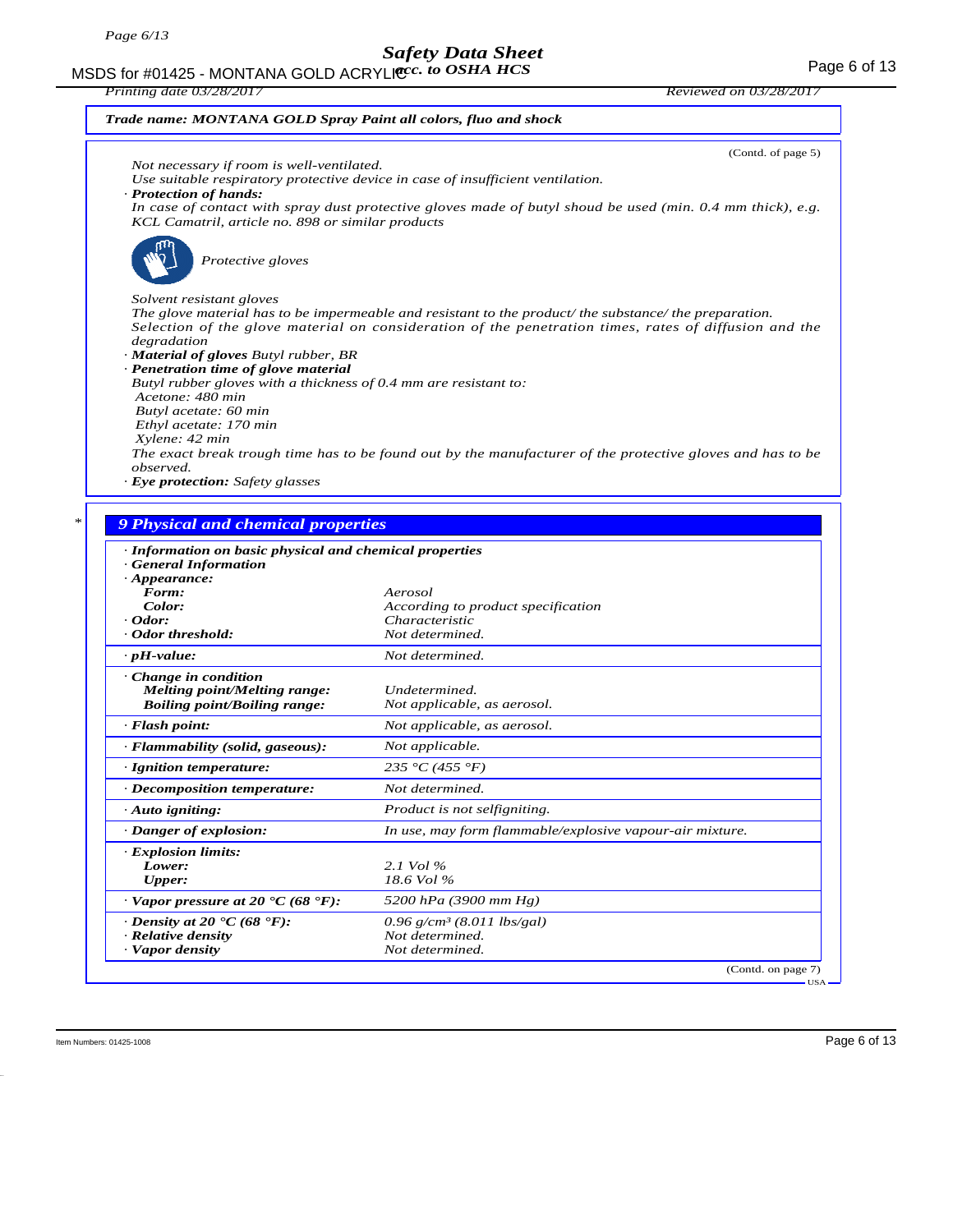MSDS for #01425 - MONTANA GOLD ACRYLICC. to OSHA HCS **Acceleration of the CONTANA COLD** ACRYLIC Control of the CON

*Printing date 03/28/2017 Reviewed on 03/28/2017*

### *Trade name: MONTANA GOLD Spray Paint all colors, fluo and shock*

|                                                            |                                                        | (Contd. of page 6) |
|------------------------------------------------------------|--------------------------------------------------------|--------------------|
| $\cdot$ Evaporation rate                                   | Not applicable.                                        |                    |
| · Solubility in / Miscibility with<br>Water:               | Not miscible or difficult to mix.                      |                    |
| · Partition coefficient (n-octanol/water): Not determined. |                                                        |                    |
| · Viscosity:<br>Dynamic:<br>Kinematic:                     | Not determined.<br>Not determined.                     |                    |
| · Solvent content:<br><b>VOC-USA</b>                       | $62.2 \%$<br>652.0 g/l / 5.44 lb/gl                    |                    |
| Solids content:<br>$\cdot$ Other information               | $36.2\%$<br>No further relevant information available. |                    |

### *\* 10 Stability and reactivity*

*· Reactivity No further relevant information available.*

- *· Chemical stability*
- *· Thermal decomposition / conditions to be avoided: No decomposition if used according to specifications.*
- *· Possibility of hazardous reactions No dangerous reactions known.*
- *· Conditions to avoid No further relevant information available.*
- *· Incompatible materials: No further relevant information available.*
- *· Hazardous decomposition products: No dangerous decomposition products known.*

### *\* 11 Toxicological information*

*· Information on toxicological effects*

| · Acute toxicity:           |      | niformanon on ioxicological effects                          |
|-----------------------------|------|--------------------------------------------------------------|
|                             |      | · LD/LC50 values that are relevant for classification:       |
| 115-10-6 dimethyl ether     |      |                                                              |
|                             |      | Inhalative $LC50/4 h$ 308 mg/l (rat)                         |
| 141-78-6 ethyl acetate      |      |                                                              |
| Oral                        | LD50 | 5620 mg/kg (rabbit)                                          |
|                             |      | Inhalative $ LC50/4 h  1600 mg/l (rat)$                      |
| $67-64-1$ acetone           |      |                                                              |
| Oral                        | LD50 | 5800 mg/kg $(rat)$                                           |
| Dermal                      | LD50 | $20000$ mg/kg (rabbit)                                       |
| 106-97-8 butane             |      |                                                              |
|                             |      | Inhalative LC50/4 h 658 mg/l (rat)                           |
| 13463-67-7 titanium dioxide |      |                                                              |
| Oral                        | LD50 | $\sqrt{>20000}$ mg/kg (rat)                                  |
| Dermal                      | LD50 | $>10000$ mg/kg (rabbit)                                      |
|                             |      | Inhalative $ LC50/4 h  > 6.82 mg/l$ (rat)                    |
|                             |      | 64742-94-5 Solvent naphtha (petroleum), heavy arom.          |
| Oral                        | LD50 | $>$ 5000 mg/kg (rat)                                         |
| Inhalative $LC50$           |      | $\langle$ -10 mg/l (oncorhynchus mykiss / Regenbogenforelle) |
|                             |      | 108-65-6 2-methoxy-1-methylethyl acetate                     |
| Oral                        | LD50 | $8532$ mg/kg (rat)                                           |
|                             |      | (Contd. on page 8)<br>$-10A$                                 |

Item Numbers: 01425-1008 Page 7 of 13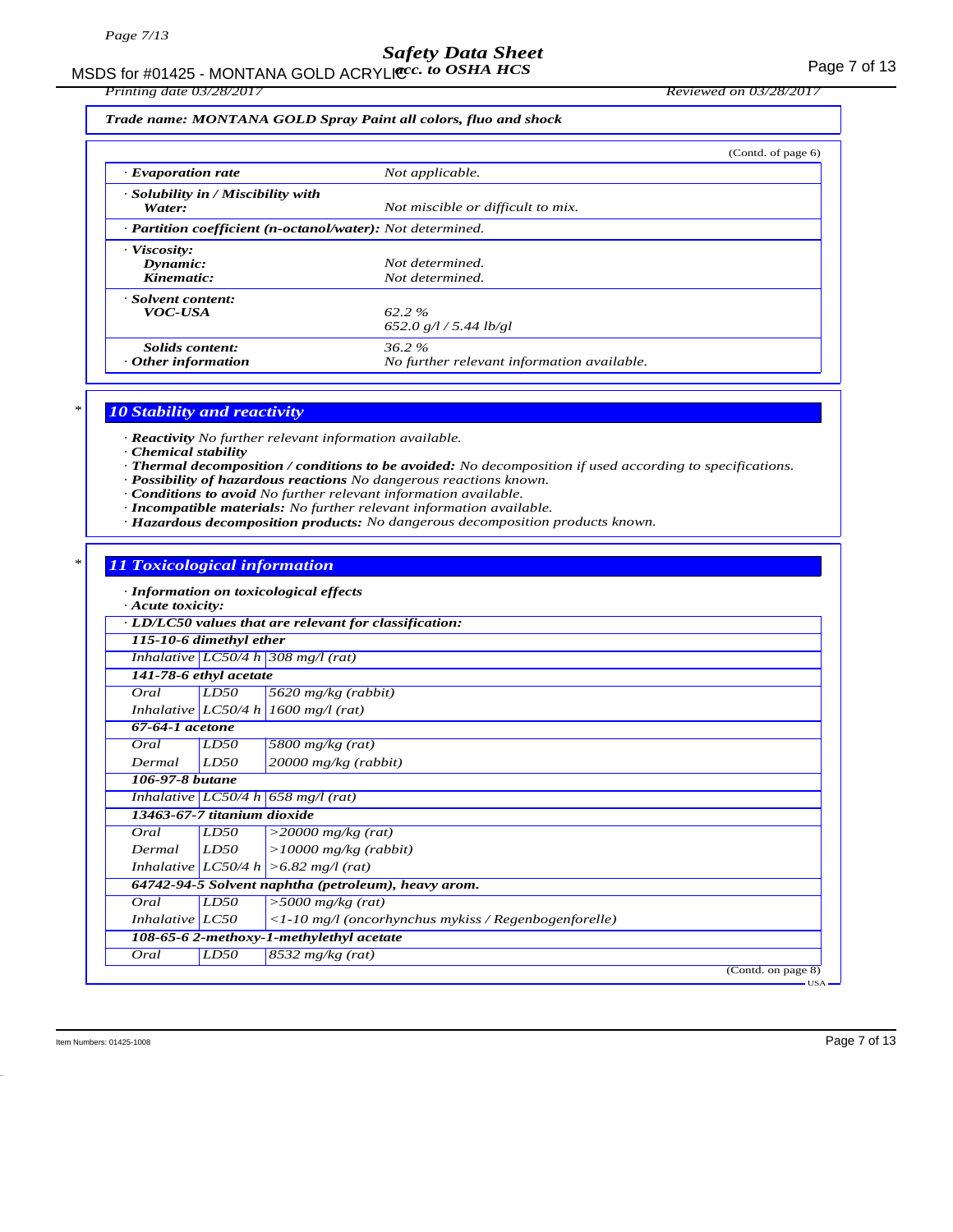#### MSDS for #01425 - MONTANA GOLD ACRYLIC  $cc.$  to OSHA HCS For the state of 13 *acc. to OSHA HCS*

*Printing date 03/28/2017 Reviewed on 03/28/2017*

|  |  | Trade name: MONTANA GOLD Spray Paint all colors, fluo and shock |  |
|--|--|-----------------------------------------------------------------|--|
|--|--|-----------------------------------------------------------------|--|

| Dermal                                   | LD50                    | (Contd. of page 7)                                                                               |
|------------------------------------------|-------------------------|--------------------------------------------------------------------------------------------------|
| Inhalative LC50                          |                         | $>$ 2000 mg/kg (rat)                                                                             |
|                                          |                         | 134 mg/l (oncorhynchus mykiss / Regenbogenforelle) (OECD-Prüfrichtlinie203)                      |
| xylene, mixture of isomers               |                         | $LC50/4 h$ 35.7 mg/l (rat)                                                                       |
| Oral                                     | LD50                    | $8700$ mg/kg (rat)                                                                               |
| Dermal                                   | LD50                    | $>$ 2000 mg/kg (rabbit)                                                                          |
|                                          |                         | Inhalative LC50/4 h 6350 mg/l (rat)                                                              |
| 67-63-0 propan-2-ol                      |                         |                                                                                                  |
| Oral                                     | LD50                    | 5045 $mg/kg$ (rat)                                                                               |
| Dermal                                   | LD50                    | $12800$ mg/kg (rabbit)                                                                           |
|                                          |                         | Inhalative $LC50/4 h 30 mg/l$ (rat)                                                              |
| 100-41-4 ethylbenzene                    |                         |                                                                                                  |
| Oral                                     | LD50                    | $3500$ mg/kg (rat)                                                                               |
| Dermal                                   | LD50                    | $17800$ mg/kg (rabbit)                                                                           |
| · Primary irritant effect:               |                         |                                                                                                  |
| $\cdot$ on the skin: No irritant effect. |                         |                                                                                                  |
| $\cdot$ on the eye: Irritating effect.   |                         |                                                                                                  |
|                                          |                         | · Sensitization: No sensitizing effects known.                                                   |
|                                          |                         | · Additional toxicological information:                                                          |
|                                          |                         | The product shows the following dangers according to internally approved calculation methods for |
| preparations:<br><i>Irritant</i>         |                         |                                                                                                  |
| Vapors have narcotic effect.             |                         |                                                                                                  |
|                                          |                         |                                                                                                  |
| · Carcinogenic categories                |                         |                                                                                                  |
| 13463-67-7 titanium dioxide              |                         | · IARC (International Agency for Research on Cancer)                                             |
|                                          |                         | xylene, mixture of isomers                                                                       |
|                                          | $67-63-0$ propan-2-ol   |                                                                                                  |
|                                          |                         | 7631-86-9 silicon dioxide, chemically prepared                                                   |
|                                          | $100-41-4$ ethylbenzene |                                                                                                  |
| 14808-60-7 Quartz (SiO2)                 |                         |                                                                                                  |
|                                          | $100-42-5$ styrene      |                                                                                                  |
|                                          |                         |                                                                                                  |
|                                          |                         | · NTP (National Toxicology Program)                                                              |
| 14808-60-7 Quartz (SiO2)                 |                         |                                                                                                  |
|                                          |                         | · OSHA-Ca (Occupational Safety & Health Administration)                                          |
|                                          |                         | None of the ingredients is listed.                                                               |
|                                          |                         |                                                                                                  |
|                                          |                         |                                                                                                  |
| <b>12 Ecological information</b>         |                         |                                                                                                  |
| · Toxicity                               |                         |                                                                                                  |
| · Aquatic toxicity:                      |                         |                                                                                                  |
|                                          |                         | 64742-94-5 Solvent naphtha (petroleum), heavy arom.                                              |
|                                          |                         | $ ECSO(24h)  > 10-100$ mg/l (bacteria)                                                           |
|                                          |                         | $>1-10$ mg/l (daphnia)                                                                           |
|                                          |                         | $>1-10$ mg/l (Pseudokirchneriella subcapitata)                                                   |
|                                          |                         | 108-65-6 2-methoxy-1-methylethyl acetate                                                         |
| <b>EC</b> 10                             |                         | $>1000$ mg/l (bel) (ISO 8192)                                                                    |
|                                          |                         | EC50/48h  >500 mg/l (daphnia magna / Wasserfloh) (Richtlinie 67/548/EWG. Anhang V, C.2))         |
|                                          |                         |                                                                                                  |

 $\frac{1}{2}$  (Contd. on page 9) USA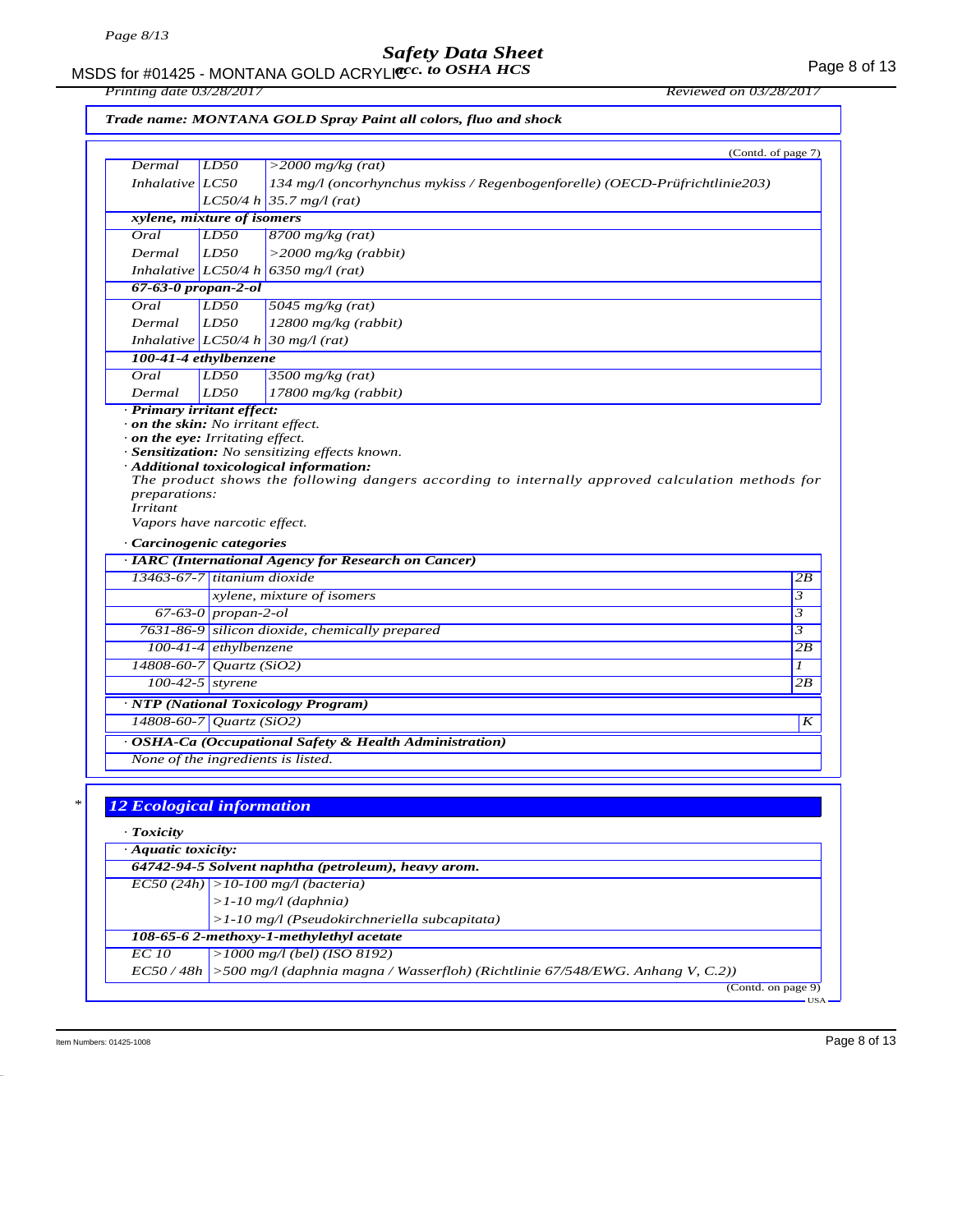# MSDS for #01425 - MONTANA GOLD ACRYLICC. to OSHA HCS **Acceleration of the COSE ACCOLD** ACRYLIC COSHA HCS

*Printing date 03/28/2017 Reviewed on 03/28/2017*

### *Trade name: MONTANA GOLD Spray Paint all colors, fluo and shock*

|                                      | (Contd. of page 8)                                                                                     |
|--------------------------------------|--------------------------------------------------------------------------------------------------------|
| EC50/72h                             | >1000 mg/l (Selenastrum capricornutum) (OECD-Prüfrichtlinie 201)                                       |
| <b>NOEC</b>                          | $\geq$ 100 mg/l (daphnia magna / Wasserfloh) (OECD-Prüfrichtlinie 202)                                 |
|                                      | 47.5 mg/l (Oryzias latipes) (OECD-Prüfrichtlinie 204)                                                  |
|                                      | xylene, mixture of isomers                                                                             |
| <i>LC50/96h</i>                      | 7.6 mg/l (oncorhynchus mykiss / Regenbogenforelle)                                                     |
|                                      | $EC50 (24h)$ > 175 mg/l (bacteria)                                                                     |
|                                      | $EC$ 50 / 48h   3.82 mg/l (daphnia magna / Wasserfloh)                                                 |
|                                      | $EC50/72h$ 4.7 mg/l (Pseudokirchneriella subcapitata)                                                  |
|                                      | $\cdot$ Persistence and degradability No further relevant information available.                       |
|                                      | · Behavior in environmental systems:                                                                   |
|                                      | · Bioaccumulative potential No further relevant information available.                                 |
|                                      | · Mobility in soil No further relevant information available.                                          |
|                                      | · Additional ecological information:                                                                   |
| General notes:                       |                                                                                                        |
|                                      | Water hazard class 1 (Self-assessment): slightly hazardous for water                                   |
| system.                              | Do not allow undiluted product or large quantities of it to reach ground water, water course or sewage |
|                                      | · Results of PBT and vPvB assessment                                                                   |
| $\cdot$ <b>PBT</b> : Not applicable. |                                                                                                        |
| $\cdot$ vPvB: Not applicable.        |                                                                                                        |

*· Other adverse effects No further relevant information available.*

### *\* 13 Disposal considerations*

#### *· Waste treatment methods*

*· Recommendation:*

*Must not be disposed of together with household garbage. Do not allow product to reach sewage system.*

- *· Uncleaned packagings:*
- *· Recommendation: Disposal must be made according to official regulations.*

| $\cdot$ UN-Number                                                     |                        |  |
|-----------------------------------------------------------------------|------------------------|--|
| · DOT, ADR, IMDG, IATA                                                | <i>UN1950</i>          |  |
| $\cdot$ UN proper shipping name                                       |                        |  |
| $\cdot$ DOT                                                           | Aerosols, flammable    |  |
| $\cdot$ ADR                                                           | <b>UN1950</b> Aerosols |  |
| $\cdot$ IMDG                                                          | <b>AEROSOLS</b>        |  |
| $\cdot$ IATA                                                          | AEROSOLS, flammable    |  |
| · Transport hazard class(es)<br>$\cdot$ <i>DOT</i><br>₩<br>AMMABLE CA |                        |  |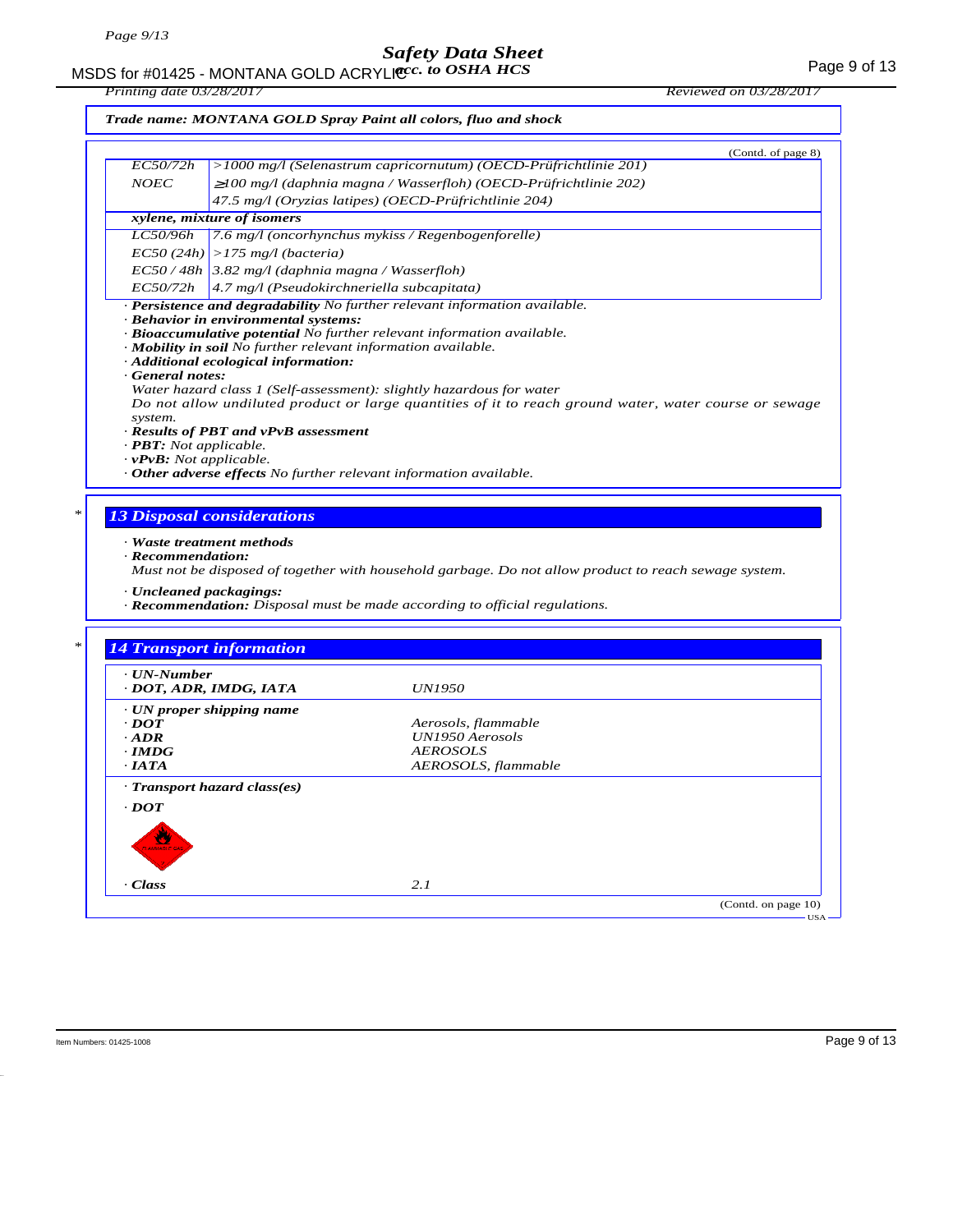MSDS for #01425 - MONTANA GOLD ACRYLIC  $cc.$  to OSHA HCS For the control of 13 *acc. to OSHA HCS*

|                                                                                     | (Contd. of page 9)                                                                                                        |
|-------------------------------------------------------------------------------------|---------------------------------------------------------------------------------------------------------------------------|
| · Label                                                                             | 2.1                                                                                                                       |
| $\cdot$ ADR                                                                         |                                                                                                                           |
|                                                                                     |                                                                                                                           |
|                                                                                     |                                                                                                                           |
|                                                                                     |                                                                                                                           |
| · Class                                                                             | 2 5F Gases                                                                                                                |
| · Label                                                                             | 2.1                                                                                                                       |
| · IMDG, IATA                                                                        |                                                                                                                           |
|                                                                                     |                                                                                                                           |
|                                                                                     |                                                                                                                           |
|                                                                                     |                                                                                                                           |
| · Class<br>· Label                                                                  | 2.1<br>2.1                                                                                                                |
| · Packing group                                                                     |                                                                                                                           |
| · DOT, ADR, IMDG, IATA                                                              | Void                                                                                                                      |
| · Environmental hazards:                                                            | Not applicable.                                                                                                           |
| · Special precautions for user                                                      | Warning: Gases                                                                                                            |
| · Danger code (Kemler):                                                             |                                                                                                                           |
| · EMS Number:<br>· Stowage Code                                                     | $F$ -D,S-U<br>SW1 Protected from sources of heat.                                                                         |
|                                                                                     | SW22 For AEROSOLS with a maximum capacity of 1 litre:                                                                     |
|                                                                                     | Category A. For AEROSOLS with a capacity above 1 litre:                                                                   |
|                                                                                     | Category B. For WASTE AEROSOLS: Category C, Clear of                                                                      |
|                                                                                     | living quarters.                                                                                                          |
| · Segregation Code                                                                  | SG69 For AEROSOLS with a maximum capacity of 1 litre:<br>Segregation as for class 9. Stow "separated from" class 1 except |
|                                                                                     | for division 1.4. For AEROSOLS with a capacity above 1 litre:                                                             |
|                                                                                     | Segregation as for the appropriate subdivision of class 2. For                                                            |
|                                                                                     | WASTE AEROSOLS: Segregation as for the appropriate                                                                        |
|                                                                                     | subdivision of class 2.                                                                                                   |
| · Transport in bulk according to Annex II of<br><b>MARPOL73/78 and the IBC Code</b> |                                                                                                                           |
| · Transport/Additional information:                                                 | Not applicable.                                                                                                           |
| $\cdot$ ADR                                                                         |                                                                                                                           |
| $\cdot$ Excepted quantities (EQ)                                                    | Code: E0                                                                                                                  |
|                                                                                     | Not permitted as Excepted Quantity                                                                                        |
| $\cdot$ IMDG                                                                        |                                                                                                                           |
| $\cdot$ Limited quantities (LQ)                                                     | 1L                                                                                                                        |
| $\cdot$ Excepted quantities (EQ)                                                    | Code: E0                                                                                                                  |
|                                                                                     | Not permitted as Excepted Quantity                                                                                        |
| · UN "Model Regulation":                                                            | <b>UN 1950 AEROSOLS, 2.1</b>                                                                                              |
|                                                                                     |                                                                                                                           |
| <b>15 Regulatory information</b>                                                    |                                                                                                                           |
|                                                                                     | $\cdot$ Safety, health and environmental regulations/legislation specific for the substance or mixture                    |

*None of the ingredients is listed.*

(Contd. on page 11) USA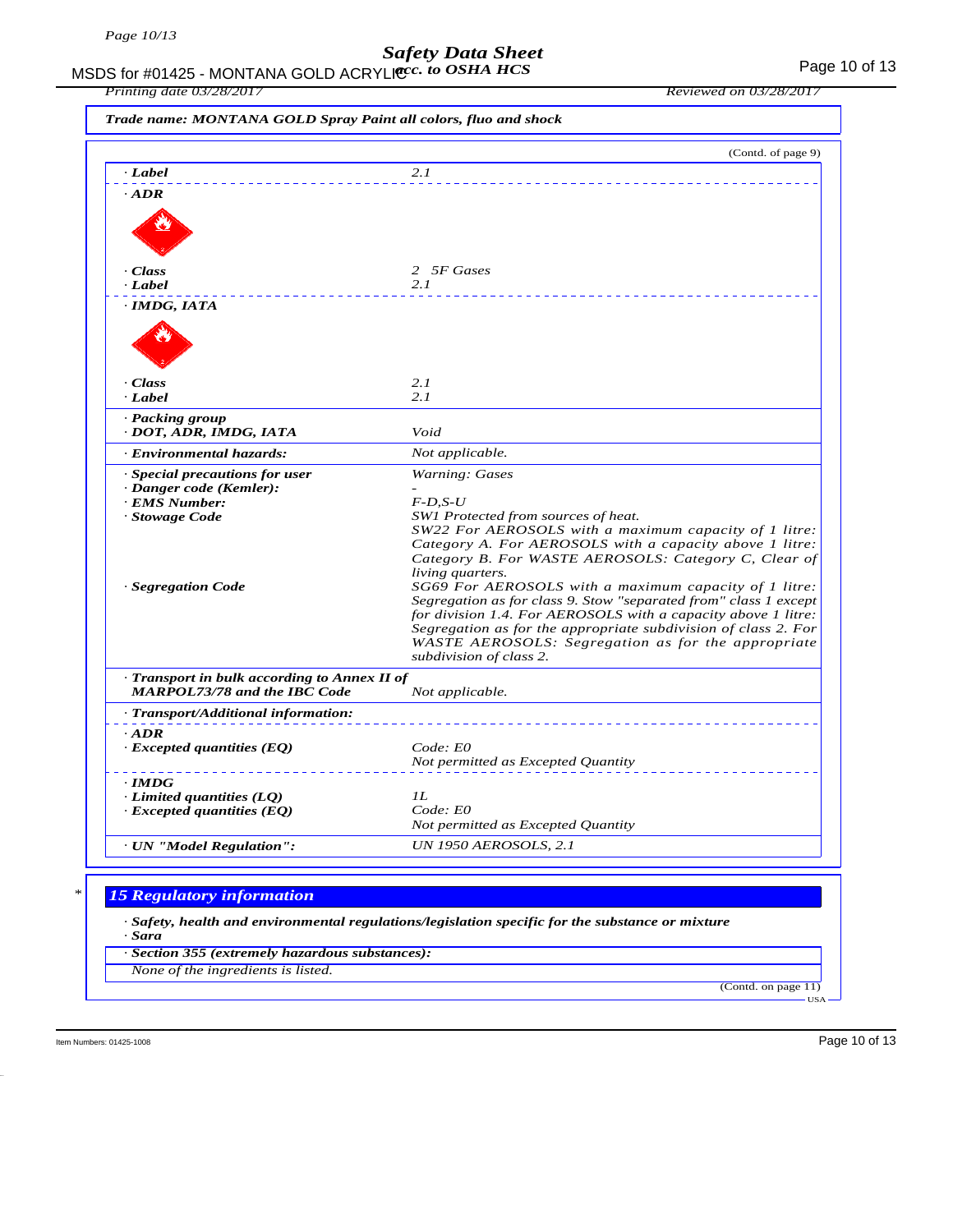#### MSDS for #01425 - MONTANA GOLD ACRYLIC  $cc.$  to OSHA HCS For the control of 13 *acc. to OSHA HCS*

*Printing date 03/28/2017 Reviewed on 03/28/2017*

*Trade name: MONTANA GOLD Spray Paint all colors, fluo and shock*

|                    | · Section 313 (Specific toxic chemical listings):             | (Contd. of page 10) |
|--------------------|---------------------------------------------------------------|---------------------|
|                    | xylene, mixture of isomers                                    |                     |
|                    | $67-63-0$ propan-2-ol                                         |                     |
|                    | 100-41-4 ethylbenzene                                         |                     |
|                    |                                                               |                     |
|                    | 95-63-6 $1,2,4$ -trimethylbenzene<br>$98-82-8$ cumene         |                     |
|                    | 85-44-9 phthalic anhydride                                    |                     |
| $100-42-5$ styrene |                                                               |                     |
|                    |                                                               |                     |
|                    | · TSCA (Toxic Substances Control Act):                        |                     |
|                    | 106-97-8 butane                                               |                     |
|                    | $141-78-6$ ethyl acetate                                      |                     |
|                    | $67-64-1$ acetone                                             |                     |
|                    | 74-98-6 propane                                               |                     |
|                    | 13463-67-7 titanium dioxide                                   |                     |
|                    | 64742-94-5 Solvent naphtha (petroleum), heavy arom.           |                     |
|                    | $108-65-6$ 2-methoxy-1-methylethyl acetate                    |                     |
|                    | $9004 - 70 - 0$ cellulose nitrate                             |                     |
|                    | $67-63-0$ propan-2-ol                                         |                     |
|                    | 7631-86-9 silicon dioxide, chemically prepared                |                     |
|                    | 100-41-4 ethylbenzene                                         |                     |
|                    | 64742-95-6 Solvent naphtha (petroleum), light arom.           |                     |
|                    | 95-63-6 $1,2,4$ -trimethylbenzene                             |                     |
|                    | $123-86-4$ n-butyl acetate                                    |                     |
|                    | 108-67-8 mesitylene                                           |                     |
| · Proposition 65   |                                                               |                     |
|                    | Chemicals known to cause cancer:                              |                     |
|                    | None of the ingredients is listed.                            |                     |
|                    | · Chemicals known to cause reproductive toxicity for females: |                     |
|                    | None of the ingredients is listed.                            |                     |
|                    | · Chemicals known to cause reproductive toxicity for males:   |                     |
|                    | None of the ingredients is listed.                            |                     |
|                    | · Chemicals known to cause developmental toxicity:            |                     |
|                    | None of the ingredients is listed.                            |                     |
|                    |                                                               |                     |
|                    | · Cancerogenity categories                                    |                     |
|                    | · EPA (Environmental Protection Agency)<br>$67-64-1$ acetone  | I                   |
|                    |                                                               | Ι                   |
|                    | xylene, mixture of isomers                                    |                     |
|                    | $100-41-4$ ethylbenzene                                       | D                   |
|                    | 98-82-8 cumene                                                | CBD                 |
|                    | · TLV (Threshold Limit Value established by ACGIH)            |                     |
|                    | $67-64-1$ acetone                                             | A4                  |
|                    | 13463-67-7 titanium dioxide                                   | $\overline{A4}$     |
|                    | xylene, mixture of isomers                                    | A4                  |
|                    | $67-63-0$ propan-2-ol                                         | A4                  |
|                    | 100-41-4 ethylbenzene                                         | $\overline{A3}$     |
| 14808-60-7         | Quartz(SiO2)                                                  | $\overline{A2}$     |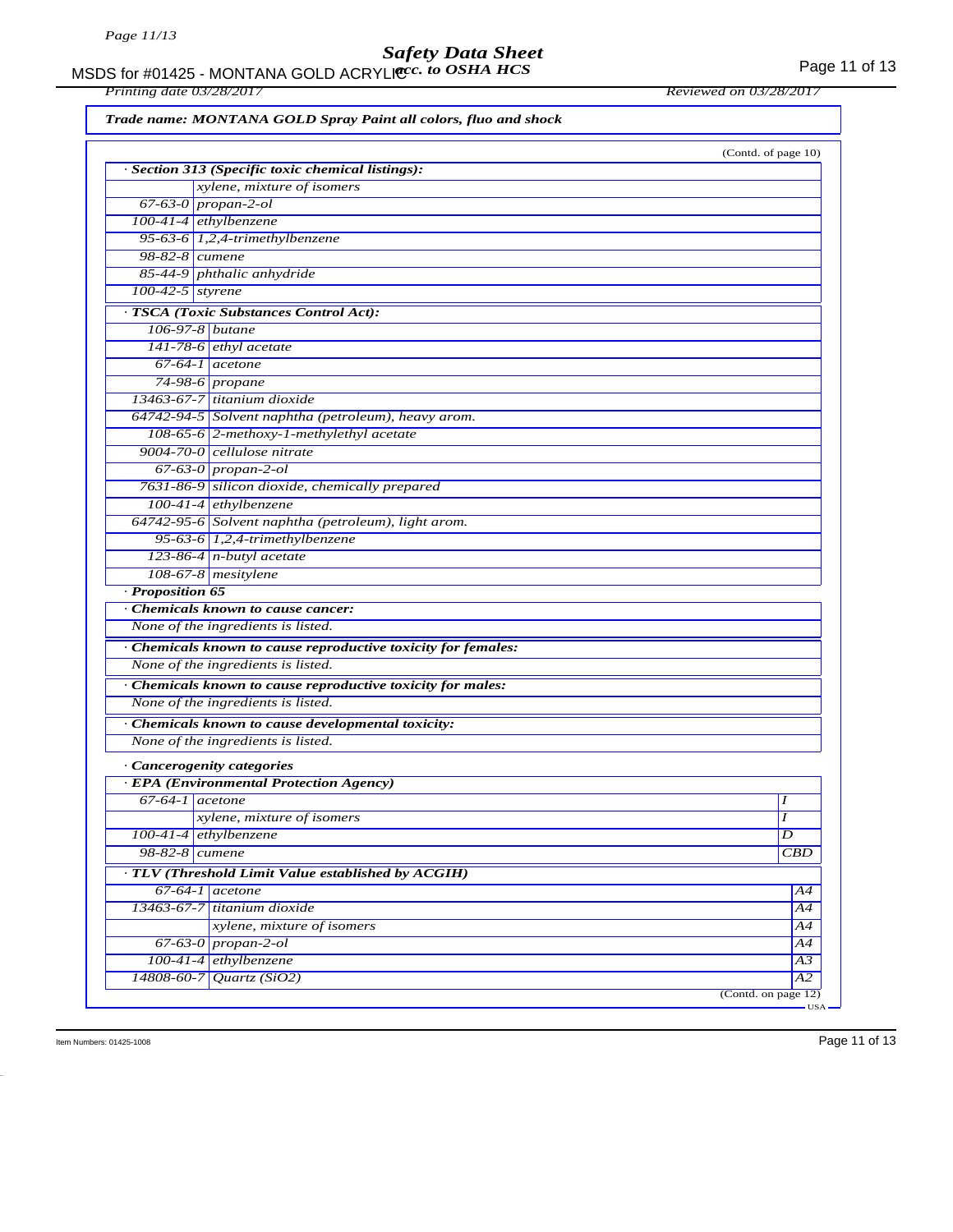MSDS for #01425 - MONTANA GOLD ACRYLICC. to OSHA HCS **Acceleration of the COSE ACCOLD** ACRYLIC COSHA HCS

*Printing date 03/28/2017 Reviewed on 03/28/2017*

*Trade name: MONTANA GOLD Spray Paint all colors, fluo and shock*

|                                                                    | (Contd. of page $11$ )                                                                    |    |  |  |
|--------------------------------------------------------------------|-------------------------------------------------------------------------------------------|----|--|--|
|                                                                    | 85-44-9 phthalic anhydride                                                                | A4 |  |  |
| $\overline{100-42-5}$ styrene                                      |                                                                                           | AA |  |  |
| · MAK (German Maximum Workplace Concentration)                     |                                                                                           |    |  |  |
|                                                                    | $13463-67-7$ titanium dioxide                                                             | 3A |  |  |
|                                                                    | $100-41-4$ ethylbenzene                                                                   | 3A |  |  |
|                                                                    | 14808-60-7 Quartz (SiO2)                                                                  |    |  |  |
| $100-42-5$ styrene                                                 |                                                                                           | 5  |  |  |
| · NIOSH-Ca (National Institute for Occupational Safety and Health) |                                                                                           |    |  |  |
|                                                                    | 13463-67-7 titanium dioxide                                                               |    |  |  |
|                                                                    | $\frac{14808}{60}$ -60-7   Quartz (SiO2)                                                  |    |  |  |
|                                                                    | <b>Chemical safety assessment:</b> A Chemical Safety Assessment has not been carried out. |    |  |  |

#### *\* 16 Other information*

*This information is based on our present knowledge. However, this shall not constitute a guarantee for any specific product features and shall not establish a legally valid contractual relationship.*

#### *· Relevant phrases*

*H220 Extremely flammable gas. H225 Highly flammable liquid and vapor. H226 Flammable liquid and vapor. H228 Flammable solid. H280 Contains gas under pressure; may explode if heated. H304 May be fatal if swallowed and enters airways. H312 Harmful in contact with skin. H315 Causes skin irritation. H319 Causes serious eye irritation. H332 Harmful if inhaled. H336 May cause drowsiness or dizziness. H351 Suspected of causing cancer. H373 May cause damage to organs through prolonged or repeated exposure. · Date of preparation / last revision 03/28/2017 / 3 · Abbreviations and acronyms: RID: Règlement international concernant le transport des marchandises dangereuses par chemin de fer (Regulations Concerning the International Transport of Dangerous Goods by Rail) ICAO: International Civil Aviation Organisation ADR: Accord européen sur le transport des marchandises dangereuses par Route (European Agreement concerning the International Carriage of Dangerous Goods by Road) IMDG: International Maritime Code for Dangerous Goods DOT: US Department of Transportation IATA: International Air Transport Association ACGIH: American Conference of Governmental Industrial Hygienists EINECS: European Inventory of Existing Commercial Chemical Substances ELINCS: European List of Notified Chemical Substances CAS: Chemical Abstracts Service (division of the American Chemical Society) NFPA: National Fire Protection Association (USA) HMIS: Hazardous Materials Identification System (USA) VOC: Volatile Organic Compounds (USA, EU) LC50: Lethal concentration, 50 percent LD50: Lethal dose, 50 percent PBT: Persistent, Bioaccumulative and Toxic vPvB: very Persistent and very Bioaccumulative NIOSH: National Institute for Occupational Safety OSHA: Occupational Safety & Health TLV: Threshold Limit Value PEL: Permissible Exposure Limit REL: Recommended Exposure Limit BEI: Biological Exposure Limit Flam. Gas 1: Flammable gases – Category 1 Flam. Aerosol 1: Aerosols – Category 1 Press. Gas: Gases under pressure – Compressed gas Flam. Liq. 2: Flammable liquids – Category 2*

(Contd. on page 13) USA

Item Numbers: 01425-1008 Page 12 of 13